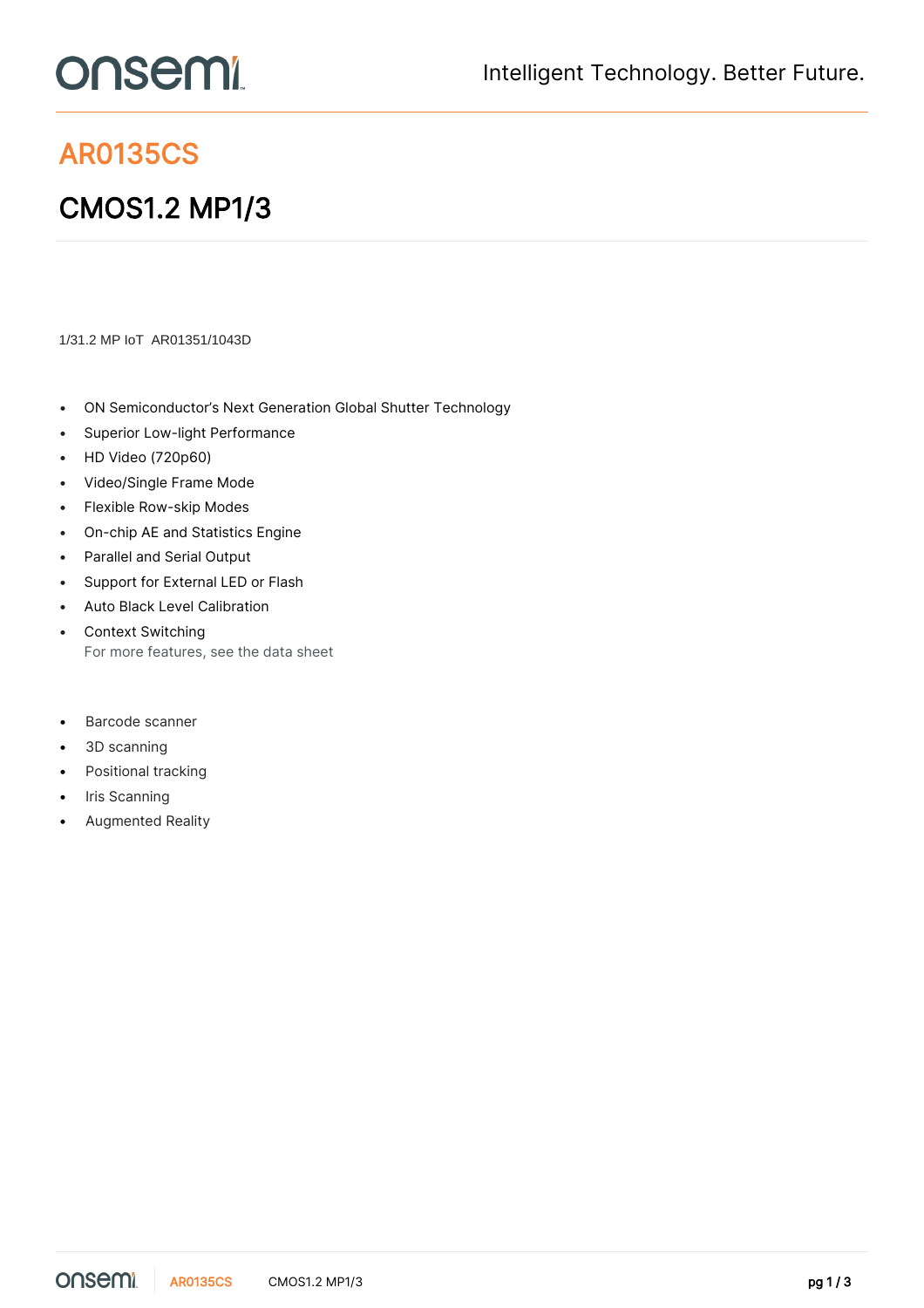|                                   | Pricing<br>(\$/Unit) | Complian<br>ce           | <b>Status</b> | Type        | Megapi<br>xels | Frame<br>Rate<br>(fps) | Optical<br>Format | Shutter<br>Type   | Pixel<br>Size<br>$(\mu m)$ | Output<br>Interfac<br>e | Color      | Packag<br>e Type |
|-----------------------------------|----------------------|--------------------------|---------------|-------------|----------------|------------------------|-------------------|-------------------|----------------------------|-------------------------|------------|------------------|
| AR0135CS2C00<br>SUEA0-DPBR        |                      | Ð<br>(Pb)                | Active        | <b>CMOS</b> | 1.2            |                        | $1/3$ inch        | Global<br>Shutter | 3.75x<br>3.75              |                         | <b>RGB</b> | IBGA-<br>63      |
| AR0135CS2C00<br>SUEA0-DPBR1       |                      | Ð<br>(Pb)                | Active        | <b>CMOS</b> | 1.2            |                        | $1/3$ inch        | Global<br>Shutter | 3.75x<br>3.75              |                         | <b>RGB</b> | IBGA-<br>63      |
| AR0135CS2C00<br>SUEA0-DRBR        |                      | œЬ<br>$\mathbf \Theta$   | Active        | <b>CMOS</b> | 1.2            |                        | $1/3$ inch        | Global<br>Shutter | 3.75x<br>3.75              |                         | <b>RGB</b> | IBGA-<br>63      |
| AR0135CS2C00<br>SUEA0-DRBR1       |                      | ை<br>$\mathbf \Theta$    | Active        | <b>CMOS</b> | 1.2            |                        | $1/3$ inch        | Global<br>Shutter | 3.75x<br>3.75              |                         | <b>RGB</b> | IBGA-<br>63      |
| AR0135CS2C19<br>SUEA0-DPBR1       |                      | Ð<br>(Pb)                | Active        | <b>CMOS</b> | 1.2            |                        | $1/3$ inch        | Global<br>Shutter | 3.75x<br>3.75              |                         | <b>RGB</b> | IBGA-<br>63      |
| AR0135CS2C19<br>SUEA0-DRBR        |                      | $\mathbf \Theta$<br>(Pb) | Active        | <b>CMOS</b> | 1.2            |                        | $1/3$ inch        | Global<br>Shutter | 3.75x<br>3.75              |                         | <b>RGB</b> | IBGA-<br>63      |
| AR0135CS2C19<br>SUEA0-DRBR1       |                      | $\mathbf \Theta$<br>(Pb) | Active        | <b>CMOS</b> | 1.2            |                        | $1/3$ inch        | Global<br>Shutter | 3.75x<br>3.75              |                         | <b>RGB</b> | IBGA-<br>63      |
| AR0135CS2M00<br>SUEA0-DPBR        |                      | $\bf \bm \theta$<br>ை    | Active        | <b>CMOS</b> | 1.2            |                        | $1/3$ inch        | Global<br>Shutter | 3.75x<br>3.75              |                         | Mono       | IBGA-<br>63      |
| AR0135CS2M00<br>SUEA0-DPBR1       |                      | $\mathbf \Theta$<br>(Pb) | Active        | <b>CMOS</b> | 1.2            |                        | $1/3$ inch        | Global<br>Shutter | 3.75x<br>3.75              |                         | Mono       | IBGA-<br>63      |
| AR0135CS2M00<br>SUEA0-DRBR        |                      | 0<br>(Pb)                | Active        | <b>CMOS</b> | 1.2            |                        | $1/3$ inch        | Global<br>Shutter | 3.75x<br>3.75              |                         | Mono       | IBGA-<br>63      |
| AR0135CS2M00<br>SUEA0-DRBR1       |                      | Ð<br>(Pb)                | Active        | <b>CMOS</b> | 1.2            |                        | $1/3$ inch        | Global<br>Shutter | 3.75x<br>3.75              |                         | Mono       | IBGA-<br>63      |
| AR0135CS2M25<br>SUD <sub>20</sub> |                      | O<br>(Pb)                | Active        | <b>CMOS</b> | 1.2            |                        | $1/3$ inch        | Global<br>Shutter | 3.75x<br>3.75              |                         | Mono       |                  |
| AR0135CS2M25<br>SUEA0-DPBR        |                      | Ð<br>(Pb)                | Active        | <b>CMOS</b> | 1.2            |                        | $1/3$ inch        | Global<br>Shutter | 3.75x<br>3.75              |                         | Mono       | IBGA-<br>63      |
| AR0135CS2M25<br>SUEA0-DPBR1       |                      | œЬ<br>Ð                  | Active        | <b>CMOS</b> | 1.2            |                        | $1/3$ inch        | Global<br>Shutter | 3.75x<br>3.75              |                         | Mono       | IBGA-<br>63      |
| AR0135CS2M25<br>SUEA0-DRBR        |                      | $\mathbf{E}$<br>Ð        | Active        | <b>CMOS</b> | 1.2            |                        | $1/3$ inch        | Global<br>Shutter | 3.75x<br>3.75              |                         | Mono       | IBGA-<br>63      |
| AR0135CS2M25<br>SUEA0-DRBR1       |                      | Ð<br>(Pb)                | Active        | <b>CMOS</b> | 1.2            |                        | $1/3$ inch        | Global<br>Shutter | 3.75x<br>3.75              |                         | Mono       | IBGA-<br>63      |
| AR0135CS2M25<br>SUEA0-TPBR        |                      | 0<br>(Pb)                | Active        | <b>CMOS</b> | 1.2            |                        | $1/3$ inch        | Global<br>Shutter | 3.75x<br>3.75              |                         | Mono       | IBGA-<br>63      |